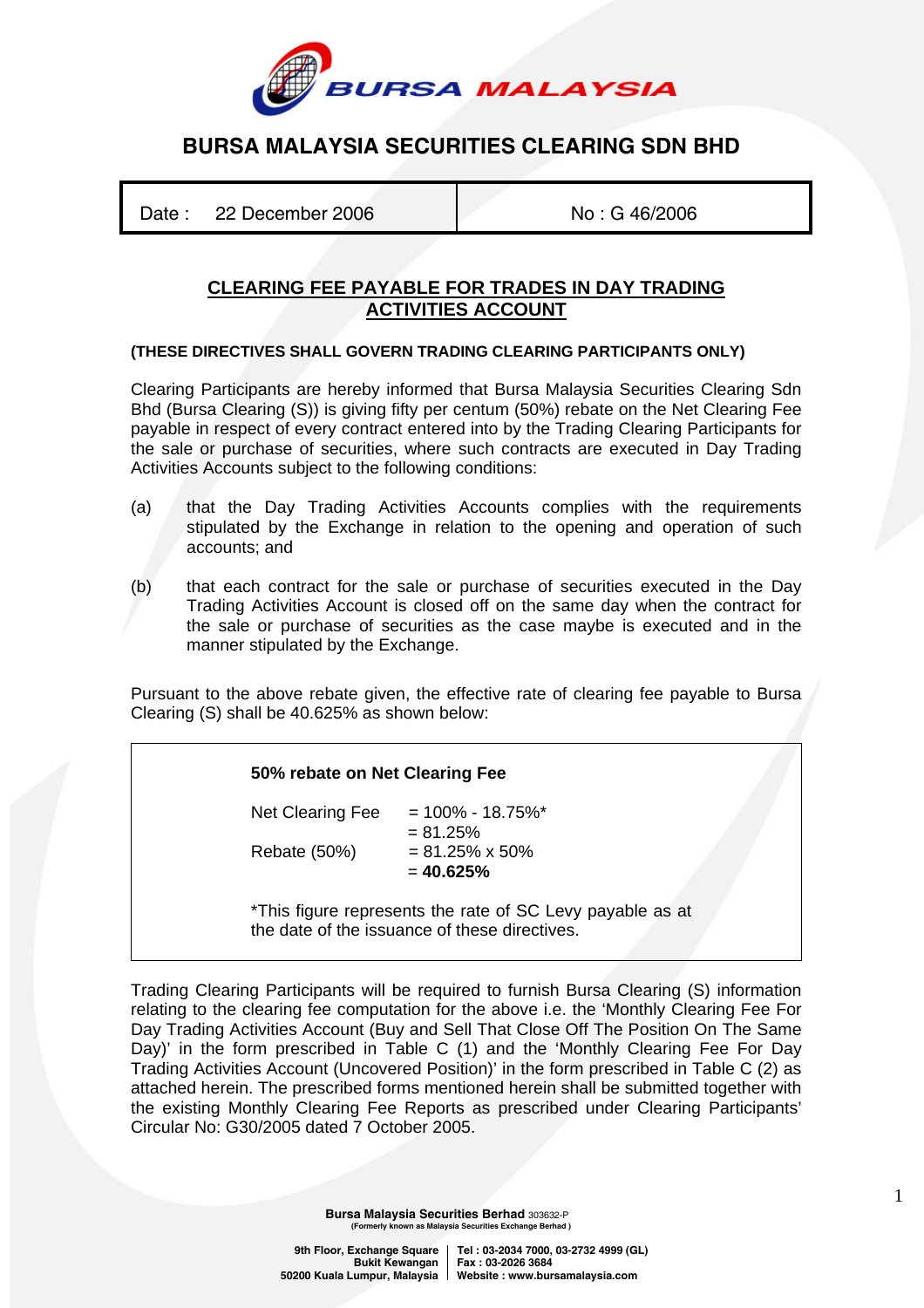

# **BURSA MALAYSIA SECURITIES CLEARING SDN BHD**

| Date: 22 December 2006 | No: G 46/2006 |
|------------------------|---------------|
|                        |               |

The submission as set out in Table C (1) and Table C (2) shall be excluded from Table A for purposes of computing the clearing fee payable for On-Market Transactions. In computing the clearing fee for Table C (1) and Table C (2), Trading Clearing Participants shall comply with all payment procedures as prescribed under Clearing Participants' Circular No: G30/2005 dated 7 October 2005.

#### **The rebate on the Net Clearing Fee as stipulated above shall take effect from 3 January 2007 and until such time as may be notified by Bursa Clearing (S) to all Trading Clearing Participants.**

For the purposes of these directives the following words shall be have the meaning assigned herein:

"contract" has the meaning assigned to that expression in the Clearing Participants' Circular No. G 30 of 2005 dated 7 October 2005.

"Exchange" means Bursa Malaysia Securities Bhd.

"Day Trading Activities Accounts" has the meaning assigned to that expression in the Participating Organisations' Circular issued by the Exchange pertaining to 'Directives on the Use of Day Trading Activities Account' including any amendments made thereto.

"Net Clearing Fee" means the clearing fee payable in respect of every contract entered into by a Clearing Participant for the sale or purchase of securities as prescribed under Clearing Participants' Circular No. G 30 of 2005 dated 7 October 2005 minus SC Levy.

"SC Levy" means the rate of levy to be paid to the Securities Commission pursuant to section 24 of the Securities Commission Act 1993.

Kindly contact the following persons at the contact numbers stated below for any queries in relation to this circular:

- 1. Mr.Chang Eng Cheang (Tel No: 03-20347568)
- 2. Mr. Chee Voon Wuah (Tel NO:03-20347629)

This circular is available at Bursa Malaysia's website at this link:

**http://www.bursamalaysia.com/website/bm/rules\_and\_regulations/bursa\_rules/bm \_securities\_clearing.html**

## **Legal Advisory and Corporate and Legal Affairs**

**Bursa Malaysia Securities Berhad** 303632-P **(Formerly known as Malaysia Securities Exchange Berhad )** 

 **Bukit Kewangan Fax : 03-2026 3684** 

9th Floor, Exchange Square | Tel: 03-2034 7000, 03-2732 4999 (GL)  **50200 Kuala Lumpur, Malaysia Website : www.bursamalaysia.com**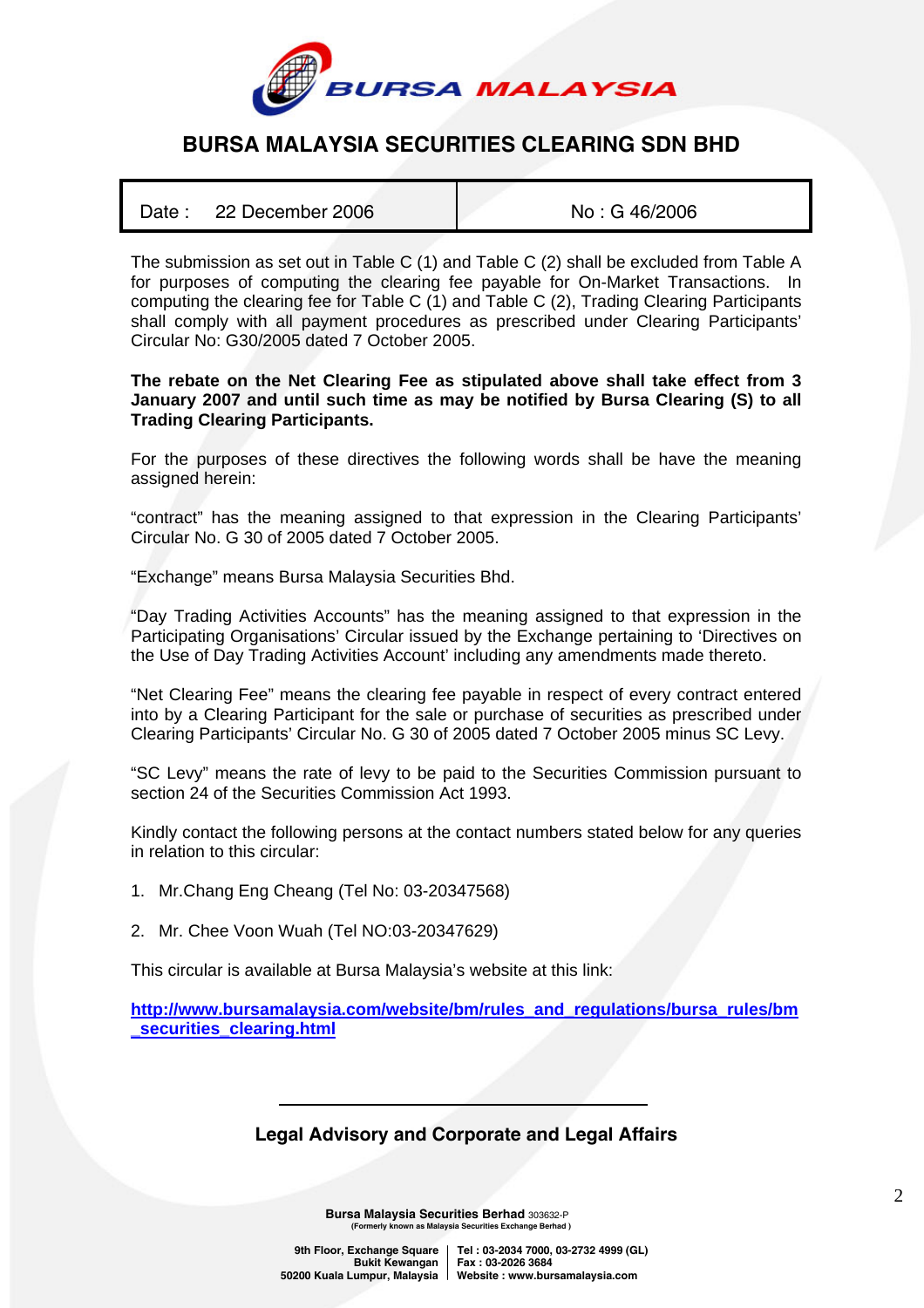### TABLE C (1)

MONTHLY CLEARING FEE FOR DAY TRADING ACTIVITIES ACCOUNT ( BUY AND SELL THAT CLOSE OFF THE POSITION ON THE SAME DAY)

CLEARING PARTICIPANT : ………………………………………………………………………

DAY TRADING ACTIVITIES ACCOUNT NUMBER: …..…….…………………………………

CDS ACCOUNT NUMBER: …..…….……………………………………………………………

CLEARING FEE FOR THE MONTH OF …………………………………………………………

DATE: ……………………………………………………………………………………………….

|                         | Day Trading Activities |          |                          | <b>Clearing Fee</b> |                                        |             |                        |                      |                       |
|-------------------------|------------------------|----------|--------------------------|---------------------|----------------------------------------|-------------|------------------------|----------------------|-----------------------|
| <b>Transaction Date</b> | Securities Name        | Quantity | <b>Transaction Value</b> |                     | Gross<br>(Subject to Capping of RM500) |             |                        | Rebate               | Net Amount<br>Payable |
|                         |                        |          | Buy                      | Sell                | <b>Buy</b><br>(A)                      | Sell<br>(B) | Total $(A + B)$<br>(C) | 40.625% x (C)<br>(D) | $(C - D)$             |
|                         |                        |          |                          |                     |                                        |             |                        |                      |                       |
|                         |                        |          |                          |                     |                                        |             |                        |                      |                       |
|                         |                        |          |                          |                     |                                        |             |                        |                      |                       |
|                         |                        |          |                          |                     |                                        |             |                        |                      |                       |
|                         |                        |          |                          |                     |                                        |             |                        |                      |                       |
|                         |                        |          |                          |                     |                                        |             |                        |                      |                       |
|                         |                        |          |                          |                     |                                        |             |                        |                      |                       |
| Total                   |                        |          |                          |                     |                                        |             |                        |                      |                       |